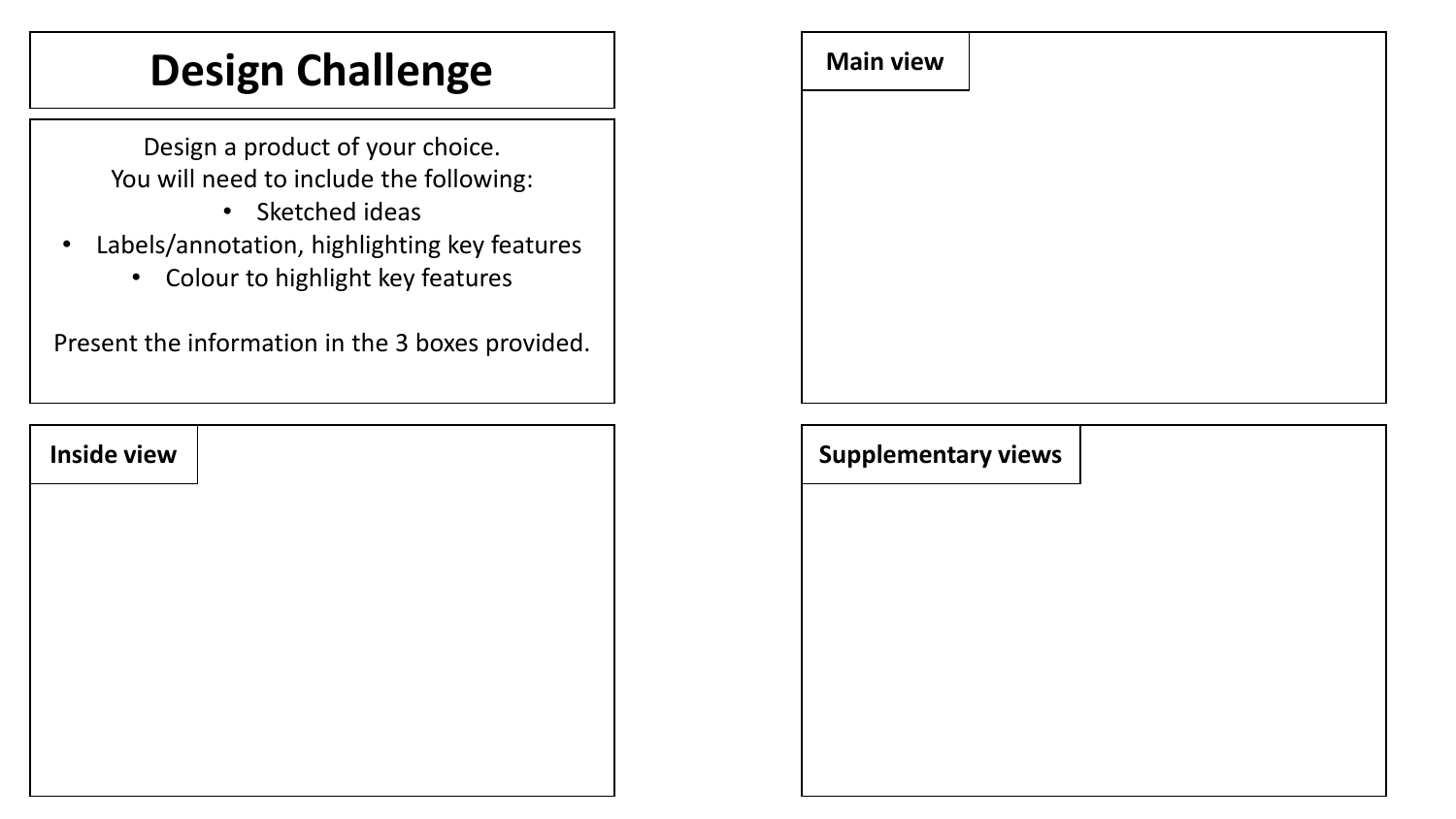## **Design Challenge Example**  $\vert$  Main view

Design a product of your choice. You will need to include the following:

- Sketched ideas
- Labels/annotation, highlighting key features
	- Colour to highlight key features

Present the information in the 3 boxes provided.





The toppings can be altered to match different customers. So if they had a nut allergy, the fruit option could be used.